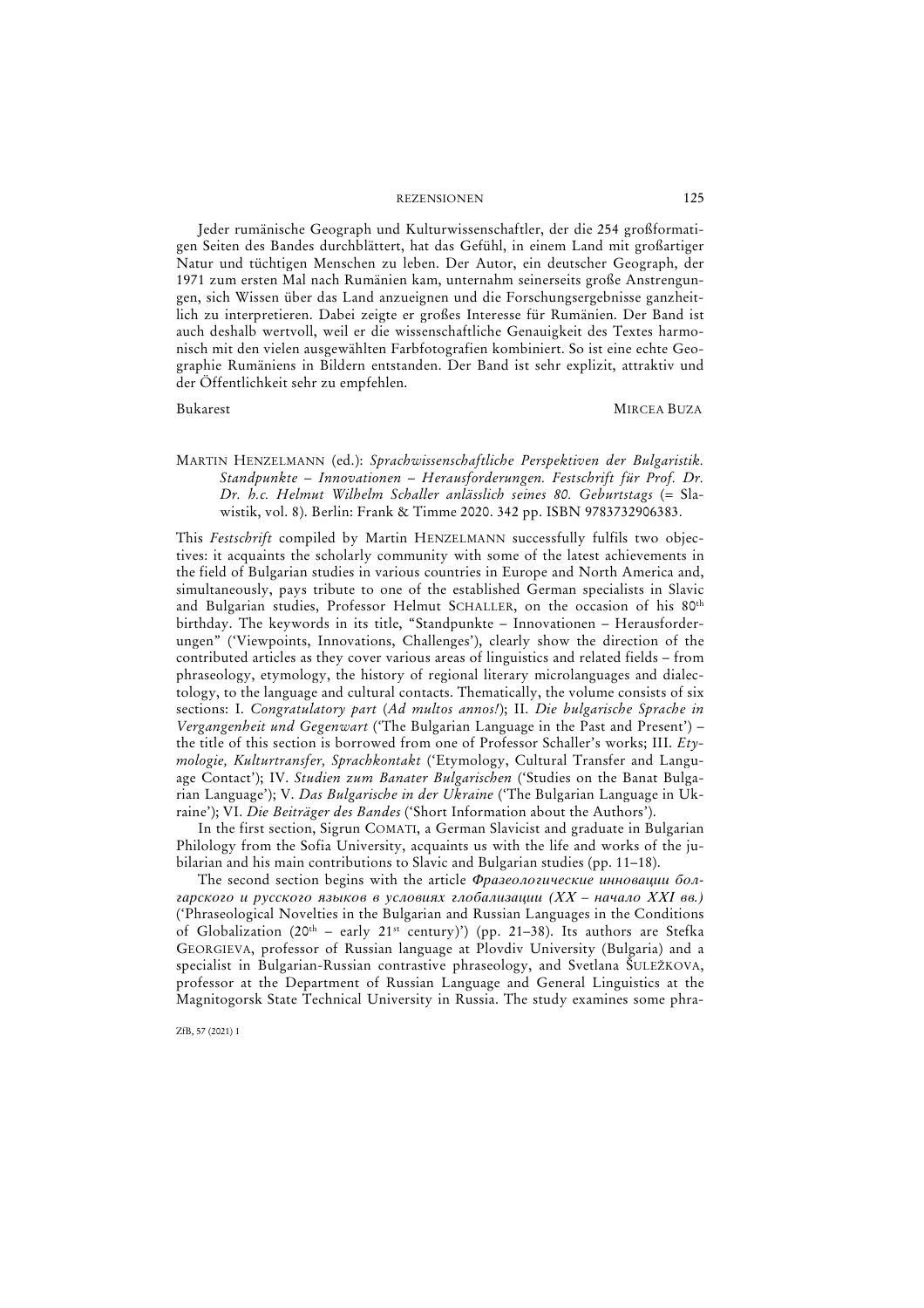seological neologisms in Bulgarian and Russian, which are not mentioned in traditional lexicographical editions, but are widely used in the mass media. They fall into three groups: idioms characteristic only for Bulgarian (e.g. *дървена мафия* 'a group of people engaged in illegal deforestation for profit'); idioms characteristic only for Russian (e.g. *Одесская Хатынь* 'the mass burning of people in the Odessa Professional Union House on 2 May 2014 by supporters of a Ukrainian political fraction'); and idioms used in the two languages (e.g. Russ. *ласкает слух –* Bulg. *гали ухото* 'to listen to something pleasant', Russ. *пивной животик –* Bulg. *бирено коремче* 'beer belly, i.e., obesity of the abdomen due to excessive consumption of beer' etc.). The article concludes with a number of useful observations such as the one that phraseologisms are a product of their time as well as a way to improve the means of expression in the two languages and that the differences in the use of the Bulgarian and Russian idioms are due to both the specifics of the respective language system and the extralinguistic factors.

The next article in this part is entitled *By Your Command: Machine Translation of Topicalized Objects in Bulgarian* (pp. 39–57). Its author is Donald L. Dyer, the U.S. specialist in Slavic and Romance studies, a graduate of the University of Chicago and a professor at the University of Mississippi (U.S.). He deals here with the category *topic* ('a logical subject') in Bulgarian as well as with the machine translation of topicalized objects in Bulgarian. His logical conclusion is that online translators are not able to react to and take into consideration any marked word order, whose correct semantic interpretation is dependent on phonological cues, such as rhematic stress.

The third section begins with a fascinating topic – *Wissens- und Kulturtransfer im osmanischen Bulgarien. Zum Neben- und Miteinander von Bulgaren, Sepharden und Türken* ('Transfer of Knowledge and Culture in Ottoman Bulgaria: Towards the Coexistence and Cooperation of Bulgarians, Sephardic Jews and Turks') (pp. 61–77). Its author is Thede KAHL, professor of South Slavic languages and South Slavic studies at the Friedrich Schiller University in Jena and a member of the Austrian Academy of Sciences. He not only examines here the cultural transfer between Turkish Muslims, Bulgarian Christians and Sephardic Jews in the Bulgarian lands during the Ottoman Empire, but illustrates it as well with examples from warfare (artillery production), textile production and trade (in which Toledo Jews reached centres like Plovdiv, Sliven and Sofia through Thessaloniki) and the dissemination of printed materials.

What follows is a masterpiece in etymology: *Whey to Go: Slavic 'късьнъ' and the roots '\*kuḱ' and '\*kwaHt' in Slavic and Beyond* (pp. 79–124) by Alexis MANASTER RAMER, a U.S. linguist and alumnus of the University of Chicago who has worked in various academic institutions in the U.S. He demonstrates a deep knowledge of Indo-European studies and the ability to analyse language material and his article is not only an etymological etude but also a combination of philosophy and high-level linguistics, at times lined with a subtle sense of humour. Starting from various entries on the same Slavic word in a couple of etymological dictionaries published in different countries, Manaster Ramer gives a magnificent lecture on etymology related to the interpretation of two Slavic roots.

Zoja Barbolova, a long-term researcher at the Institute for Bulgarian Language at the Bulgarian Academy of Sciences and a specialist in Bulgarian dialectology, reflects

126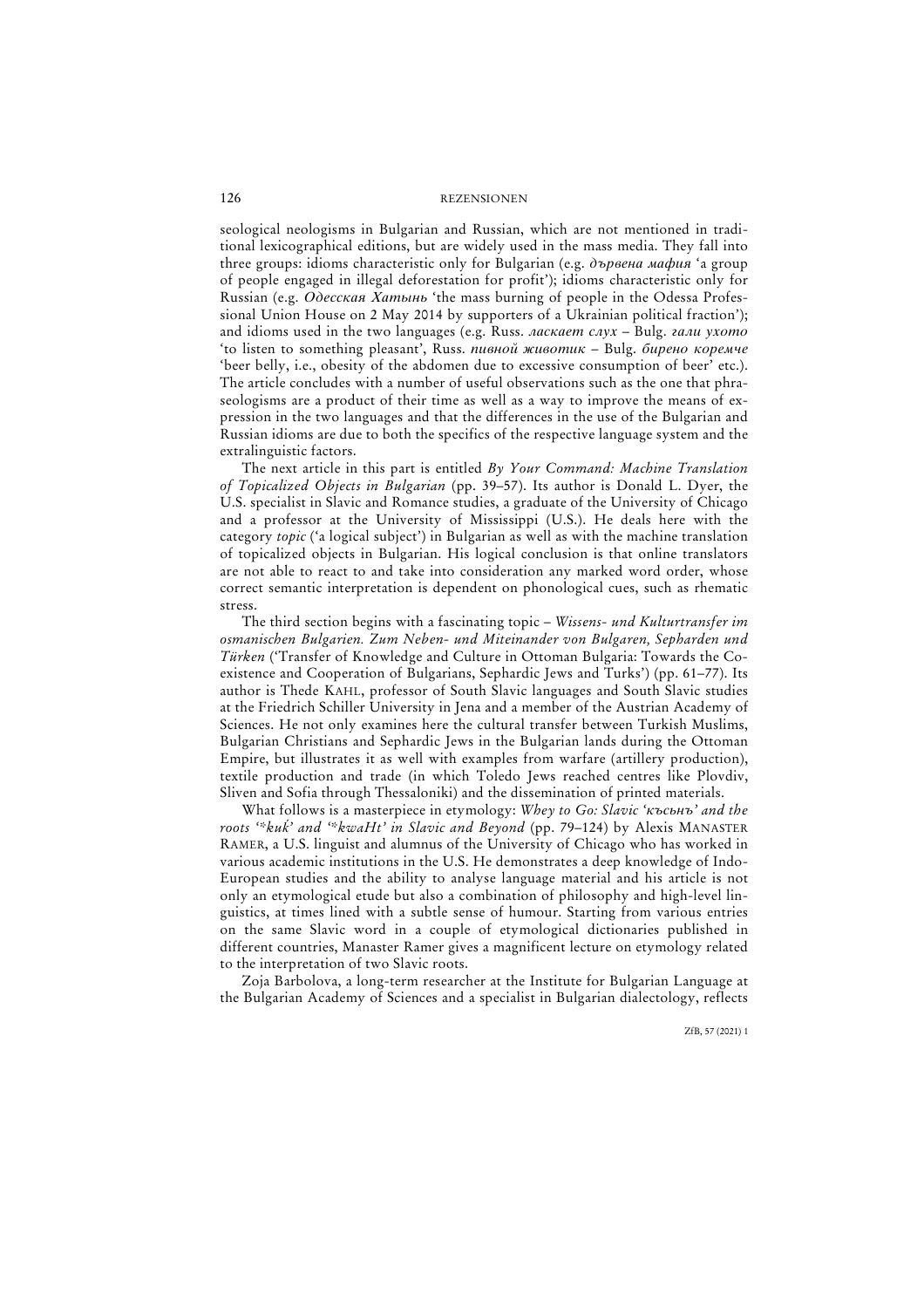on an interesting and important topic: *Умалителни съществителни с основи от турски произход в българския език* ('Diminutive Nouns with Stems of Turkish Origin in the Bulgarian Language') (pp. 125–153). Her article examines the diminutives of lexical borrowings from Turkish into Bulgarian. They are generally formed with a Bulgarian diminutive suffix (cf. Bulg. *акълец* 'little brain' < Tur. *akıl* 'brain, mind' *+* Bulg. -*ец*; Bulg. *сандъчец* 'small chest' < Tur. *sandık* 'chest' *+* Bulg. -*ец*; Bulg. *каишка* 'strap' < Tur. *kayış* 'belt' *+* Bulg. -*ка*, Bulg. *менгюше* 'small earring' < Tur. *menguş* 'earring' *+* Bulg. -*ец*). Also observed is the interesting question of the competition between several diminutive suffixes: *армаганче – армаганец – армаганчец* 'small gift'*, бахчичка – бахчица – бахчийка – бахчинка* 'small garden' and the word-forming chains of nests are shown.

Martin HENZELMANN, a specialist in Slavic and Romance studies and research assistant at the Institute of Slavic Studies at the University of Hamburg, continues the topic opened by Barbolova. In his article *Hybridität und Lehnelemente im Bulgarischen* ('Hybridity and Loan Elements in Bulgarian') (pp. 155–179), he focuses on the hybrid structures in Bulgarian which are formed by borrowing elements of various languages (Russian, French, Turkish etc.). Starting from basic examples like Bulg. *актьор* 'actor' < Fr. *acteur*; Bulg. *пазар* 'market' < Tur. *pazar* he passes through cases of Bulgarian words formed with foreign suffixes (*живковист* 'supporter of Todor Žìvkov, *сталинист* 'supporter of Joseph Stalin' < Fr. -*iste*; *сефтосвам* 'use for a first time' < Tur. s*iftah +* Bul. *-вам*), and finishes with prepositional expressions (*отмяна на виза* 'visa revocation') and attributive phrases (*незаконна имиграция* 'illegal immigration'*, чуждестранен артист* 'foreign actor').

The next thematic section explores the Banat Bulgarian Language. Marinela Mladenova, Associate Professor at the South-Western University in Blagoevgrad (Bulgaria), presents her research entitled *Проблеми на нормата и нейната динамика при книжовните микроезици (върху примери от банатския български книжовен език)* ('Problems of the Norm and Its Dynamics in Literary Microlanguages: On Examples from Banat Bulgarian Literary Language') (pp. 183–214). The study is dedicated to problems related to the development of a regional Bulgarian literary norm in the region of Banat (Romania). After acquainting the reader with the concept of norm in relation to the Slavic microlanguages, Mladenova traces the history of the standardization of the Banat Bulgarian literary language from the end of the 19th century until now. The main focus is on two periods: the one between the two world wars and the current one. During the first, the graphic of the letters was significantly simplified and the influence of the Hungarian language on vocabulary was reduced at the expense of Romanian and Bulgarian. In the second, the impact of the mass and social media on the language is serious. The main obstacle to the standardization of the Banat macrolanguage is the lack of an official body to regulate its orthographic and pronunciation norms.

The subsequent article is on a similar topic, yet it emphasizes the current state of the language under the conditions of globalization and the wide use of internet. It is written by the German professor of Slavic and Balkan Studies, Klaus STEINKE, and bears the title *Das Banater Bulgarische im Zeichen von Globalisierung und Internet*  (*Wie eine kleine, isolierte Sprachgemeinschaft den Herausforderungen der Zeit be-*

ZfB, 57 (2021) 1